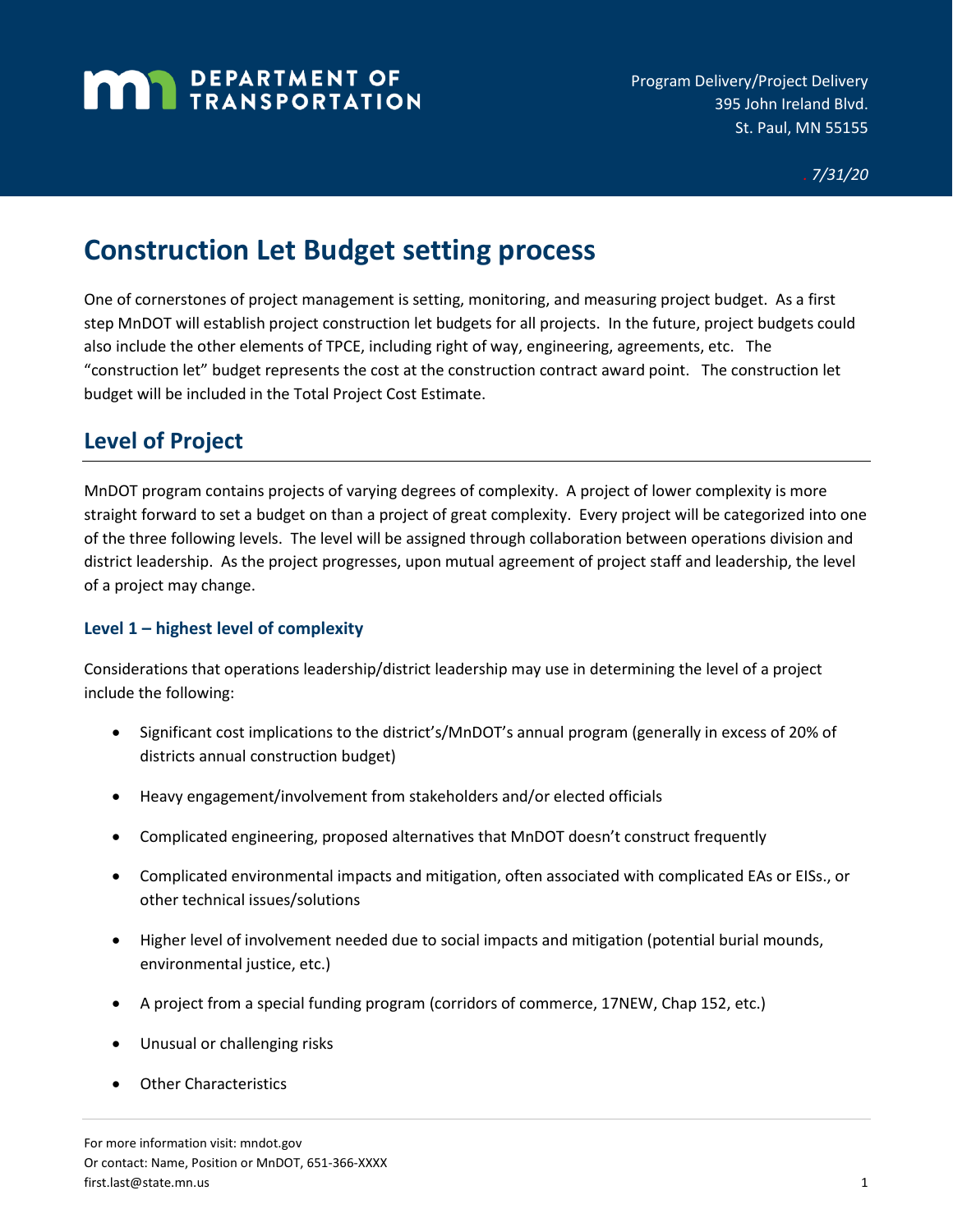Level 1 projects will have the highest level of MnDOT leadership involvement through Major Project Leadership Team (MPLT) and periodic check ins. Leadership, through the use of MPLT, will be involved/approved in setting the original and any subsequent changes to scope, schedule, and budget. Types of level 1 projects include;

- Expansion projects (TH 14, TH 23, I94 Monticello to Clear Water, Metro COC projects, etc.)
- Urban reconstruction (Glenwood, Wadena, etc.)
- The biggest of preservation projects (Blatnik Bridge, Dunwoody-394 bridge, I94 east of St Paul UBOL, etc.)
- Unique projects (storm caverns, high bridge redeck,  $3<sup>rd</sup>$  avenue bridge, stone arch bridge, etc.)

#### **Level 2 – moderate level of complexity**

Considerations that district leadership may use in determining Level 2 projects include one or more of the following:

- Moderate cost implications to the district's program (approximately 5 to 25% of district annual construction budget)
- Moderate Engagement/involvement from stakeholders and/or elected officials some potential of controversy
- Significant ordinary risks (unsuitable material conditions, big utility impacts, bigger RR agreements)
- Moderate environmental issues/mitigation, often found in EAs and maybe complicated CEs
- Other characteristics?

Level 2 projects will have moderate level of MnDOT leadership involvement. District engineers will be the main point of leadership on level 2 projects with periodic coordination with the division director. The method of keeping the DE informed will be up to the district to determine (the use of POC/MPC in metro might be one way). The DE will be involved in setting the original and any subsequent changes to scope, schedule, and budget. Types of level 2 projects include;

- Major preservation/rehabilitation projects (medium to long UBOL's, Reclaims, & CIR; larger single bridge replacement projects or multiple medium size bridges bundled together, etc.)
- Bit overlay with ADA projects and/or r/w takings
- Pavement preservation projects with detours or other significant traffic impacts

#### **Level 3 – lowest level of complexity**

Considerations that district management may use in determining the level 3 projects include one or more of the following: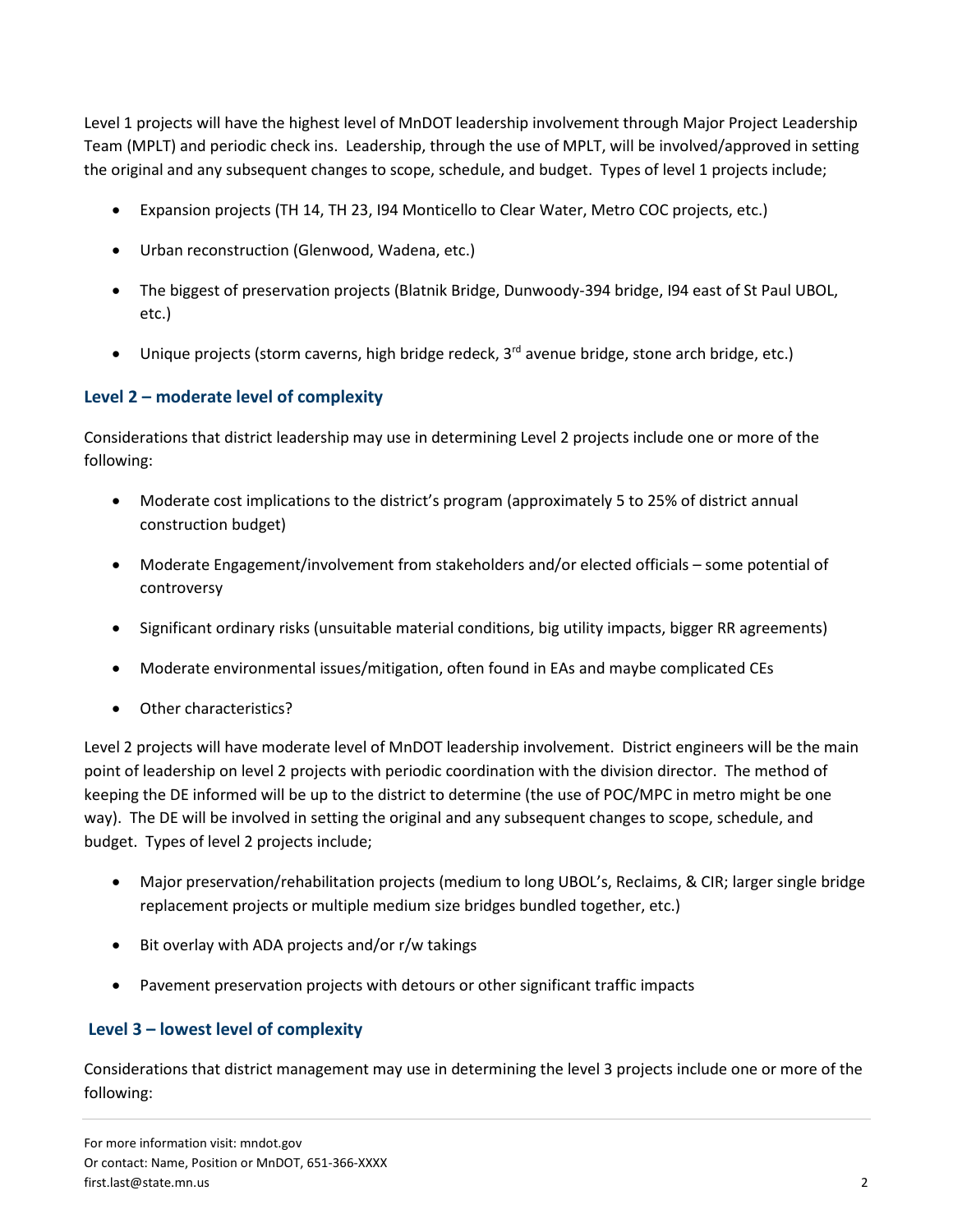- Tend to be lower cost projects (under 5% of district annual construction budget)
- Not likely to have any controversy with stakeholders or elected officials
- Environmental concerns and mitigation are most often addressed in a CE of ordinary to low level of complexity
- Ordinary risks (inflation, uncertainty of bid prices, uncertainty around quantities, etc.)
- Other characteristics?

Level 3 projects will have district level of MnDOT leadership involvement. The ADE/area manager will often be the main point of leadership on level 3 projects with periodic coordination with the DE. The method of keep the ADE/area manager informed will be up to the district to determine. The ADE/area manager will be involved in setting the original and any subsequent changes to scope, schedule, and budget. Types of level 3 projects include:

- Small bridge projects
- Thin to medium mill and overlay projects without ADA or r/w
- Signal/roundabout projects
- Lighting projects
- Guardrail projects

### **Construction let budget setting and review process**

The first step in setting the construction let budget is to develop an approved scope for the project. Once the scope is approved, a solid construction cost estimate is the next step in setting a budget. That estimate needs to be based on the most reasonable method matching the project. For example, a level 1 project should have a line item estimate (lines for each bridge, mainline pavement, drainage, etc.), whereas a level 3 project might be based on historical unit prices or LWD. Over time, the project costs estimates will be refined. For example, going from a planning level cost estimate, to a LWD, to line item estimating to bid cost, etc.

All projects need to have a risk register developed. The extent of the risk register will vary for each level of project depending on the complexity of risks. For level 1 and 2 projects, it is expected each individual projects will have its own qualitative risk register. Level 3 projects can have either its own register or be covered by a programmatic register.

All projects need to have their construction let budgets set before entering the STIP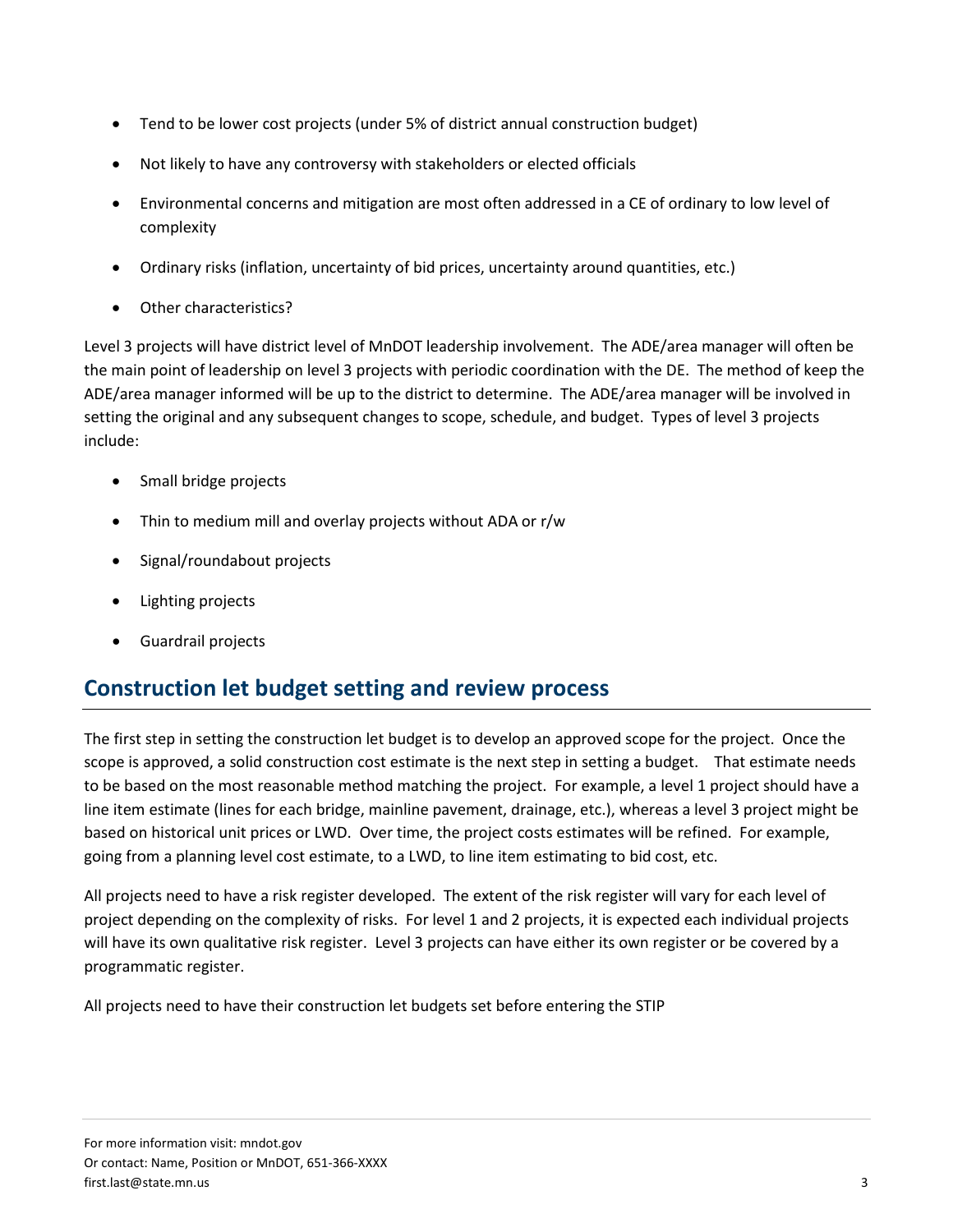#### **Level 1 project budget setting process**

- PM, or under their direct supervision, will ensure the construction cost estimate is complete and thoroughly done in a way that is commensurate with the development of the project.
- The estimate should have lines for construction costs, uncertainty due to bid price and quantity uncertainty (based on a Monte Carlo analysis), risks (based on a Monte Carlo analysis), design/delivery costs, construction inspection and administration costs, right of way costs, agreement costs, environmental mitigation and other elements of total project cost estimate. On Projects requiring a Monte Carlo, MnDOT will be using a P70 for the purposes of budget setting.
- The risk based cost estimate will be inflated to mid-point of construction or year of letting, if approved.
- The district will make a construction let budget recommendation based on the information above. MPLT will review the information and the recommendation and ultimately set the budget.
- Any requests for changes in scope, schedule or construction let budget will need to go to MPLT to get an amendment to the scope, schedule, or budget. PM will need to give changes forethought and allow for time to gather approvals. Timeframe for approval may take days or all the way up to months. There are no hard and fast deadlines but the more the MPLT members know of your risks and project, the faster that changes will be approved. Minor changes in scope, schedule, or construction let budget (generally accepted as 2% of previously approved project costs or \$750,000, whichever is less) just need to be noted and approved by District Engineer.

#### **Level 2 project budget setting process**

- PM, or under their direct supervision, will ensure the construction cost estimate is complete and thoroughly done in a way that is commensurate with the development of the project.
- The estimate should include a quantitative risk assessment process. This process includes the completion of a risk register. Each risk should be given a likely cost and probability of occurring. The extent of the risk register will vary for each project, depending on the volume of risks. If the sum of expected value (cost of risk multiplied by probability) of the identified risks exceed 40% of the base construction budget a Monte Carlo analysis should be completed. Otherwise the expected value of the risks should be considered the risk component of the cost estimate.
- The estimate should have lines for construction costs, uncertainty due to bid price and quantity uncertainty (based on a Monte Carlo analysis), risks (based on a Monte Carlo analysis), design/delivery costs, construction inspection and administration costs, right of way costs, agreement costs, environmental mitigation and other elements of total project cost estimate.
- The risk based cost estimate will be inflated to mid-point of construction or year of letting, if approved.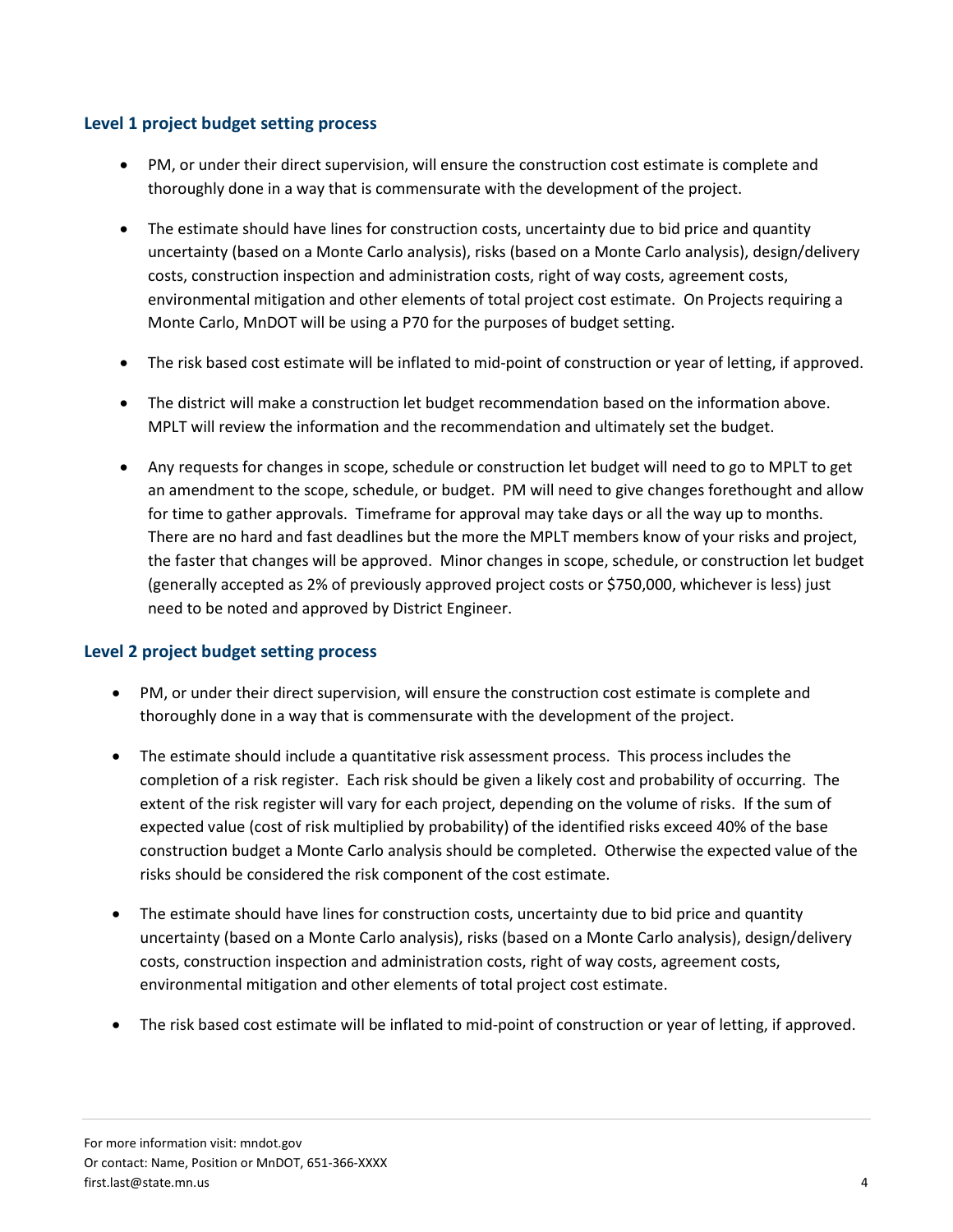- The PM will make a construction let budget recommendation based on the information above. The DE will review the information, consider all the district's needs, and the recommendation and ultimately set the projects construction budget.
- Any requests for changes in scope, schedule, or construction let budget will need to go to the DE to get an amendment to the budget. Moderate to significant changes in scope, schedule or construction let budget will need to have coordination with the Division leadership too.

#### **Level 3 project budget setting process**

- PM, or under their direct supervision, will ensure the construction cost estimate is complete and thoroughly done in a way that is commensurate with the development of the project.
- The estimate should have lines for construction costs, program risk factor applied, design/delivery costs, construction inspection and administration costs, right of way costs, agreement costs, environmental mitigation and other elements of total project cost estimate.
- The risk based cost estimate will be inflated to mid-point of construction or year of letting, if approved.
- The PM will make a budget recommendation based on the information above. The ADE will review the information and the recommendation and ultimately set the budget.
- Any requests for changes in scope, schedule, or construction let budget will need to go to the ADE to get an amendment to the budget. Moderate to significant changes in scope, schedule or budget will need to have coordination with the DE too.

#### **Additional Construction Let Budget Guidelines**

All projects regardless of level, should need to consider and/or complete the following items:

- The initial construction let budget will be recorded into CHIMES by the District.
- The approved budget should be the construction cost shown in the STIP.
- All approved changes to the construction let budget will be recorded in CHIMES.
- Every time the cost estimate changes does not automatically create the need for an amended budget. The construction let budget should be a target. Small deviations in project cost should be brought back to the budget amount through the project management and enlisting district management as needed.

#### **Construction Let Budget Review Process**

• PM, or under their direct supervision, updates the construction cost estimate (these include all revisions such as annual updates, scope changes, risk changes, 30/60/90 updates, one year before letting, etc.) commensurate with the development of the project. Construction cost estimates of Level 1 complexity